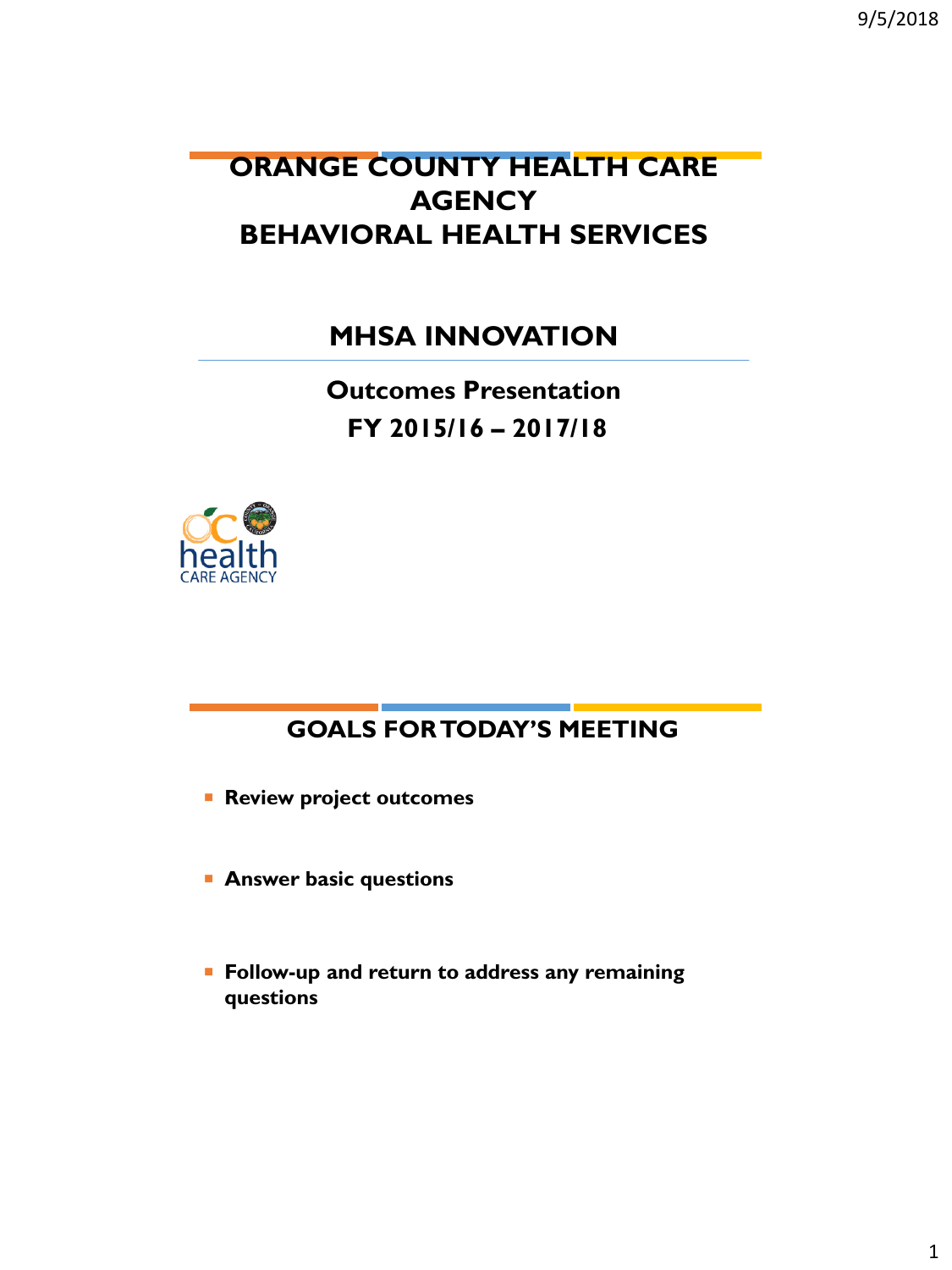| <b>PROJECT DESCRIPTIONS</b>                                                                              |                                                                                                                                                                      |  |  |
|----------------------------------------------------------------------------------------------------------|----------------------------------------------------------------------------------------------------------------------------------------------------------------------|--|--|
| <b>Religious</b><br><b>Leaders</b><br><b>Behavioral</b><br><b>Health</b><br><b>Training</b><br>Services* | . Culturally responsive behavioral health trainings<br>. 8-hour train-the-trainer course for religious<br>leaders<br>. 4-hour basic training for community members   |  |  |
| <b>Behavioral</b><br><b>Health</b><br><b>Services for</b><br><b>Military</b><br>Families*                | Offers services to military families:<br>• Screening and assessment<br>• Peer support<br><b>Case management</b><br><b>Counseling</b><br>• Domestic violence services |  |  |

**\*End Date: 6/30/2019**



**RELIGIOUS LEADERS BEHAVIORAL HEALTH TRAINING SERVICES**

> **July 1, 2015 – June 30, 2018 Project Outcomes**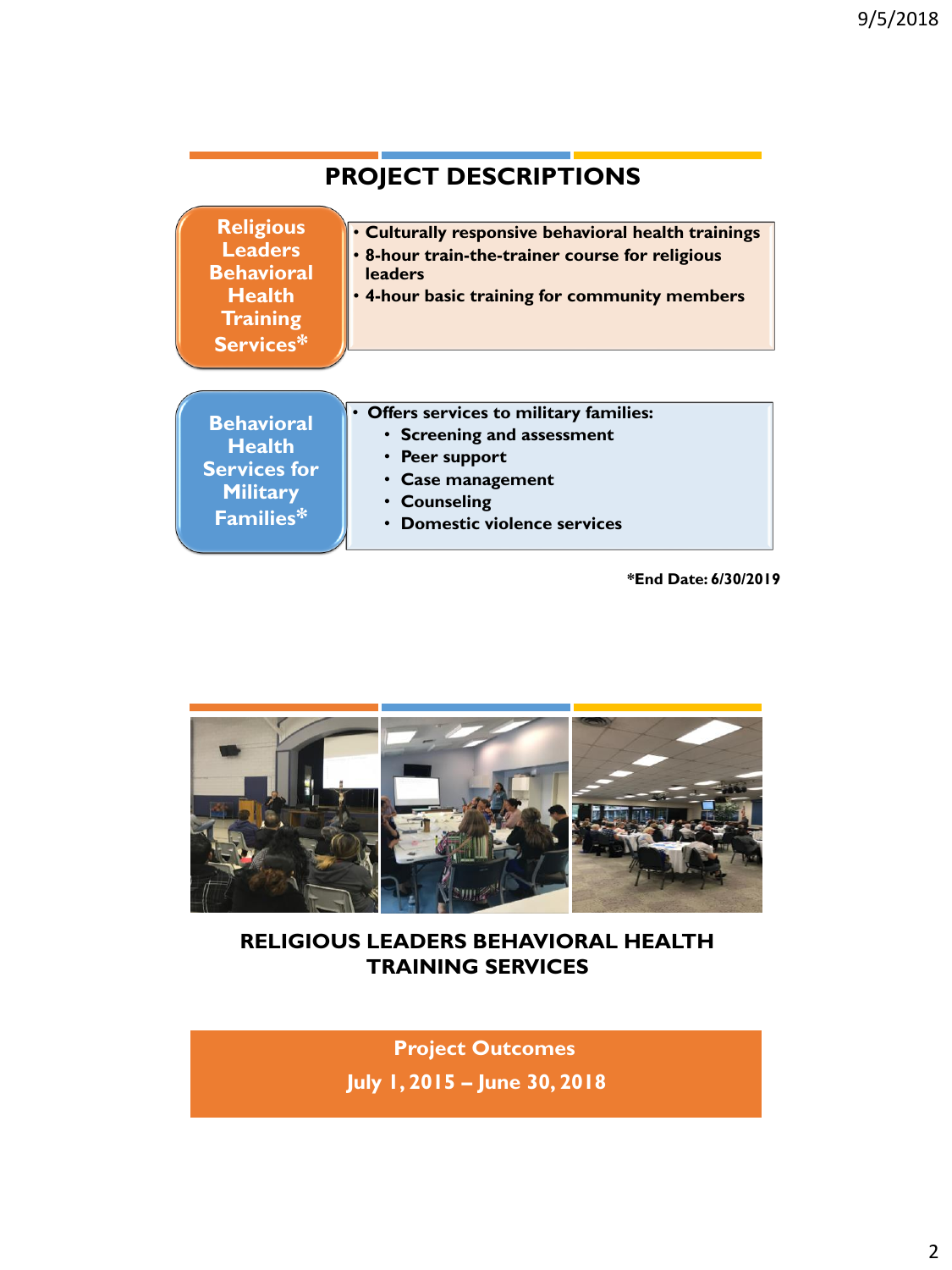

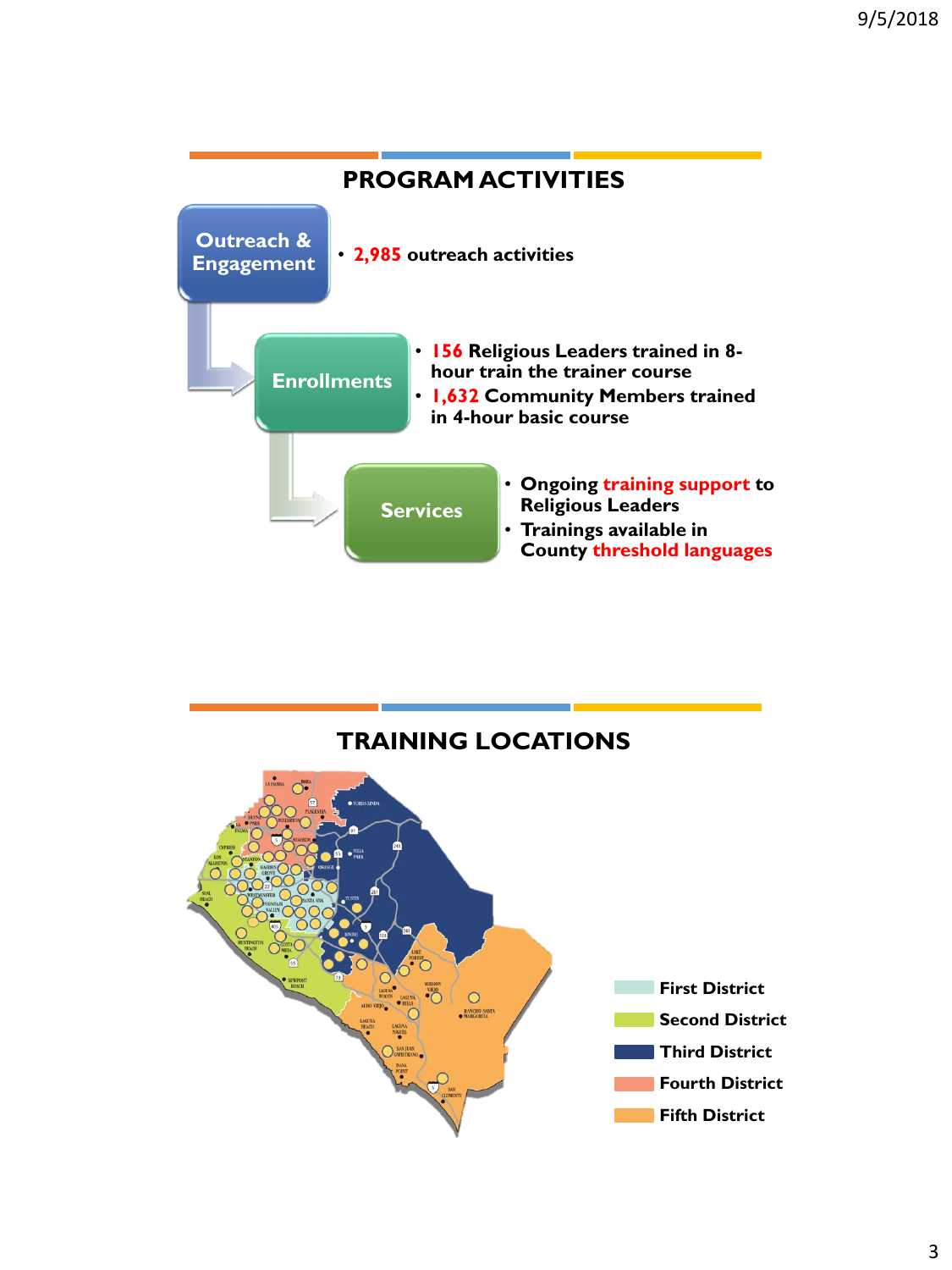## **RELIGIOUS LEADERS' OUTCOMES**

#### **RELIGIOUS LEADERS' DEMOGRAPHICS**

| Age<br>• $6\%$ 18 – 25 years<br>• 70% 26-59 years<br>• 22% over 60 years | <b>Gender</b><br>• 47% female<br>$\cdot$ 36% male<br>$\cdot$ 16% missing<br>$\cdot$ 0.6% declined |
|--------------------------------------------------------------------------|---------------------------------------------------------------------------------------------------|
|                                                                          |                                                                                                   |
| <b>Race/Ethnicity</b>                                                    | <b>Preferred Language</b>                                                                         |
| $\cdot$ 35% Asian/PI                                                     | • 46% English-only                                                                                |
| $\cdot$ 30% Latino                                                       | 13% Spanish-only                                                                                  |
| • II% Middle Eastern                                                     | · 19% Bilingual*                                                                                  |
| • 8% Non-Hispanic White                                                  | • 15% Korean-only                                                                                 |
| • 4% African                                                             | • 3% Vietnamese                                                                                   |
| • 3% Other                                                               | 2% Farsi                                                                                          |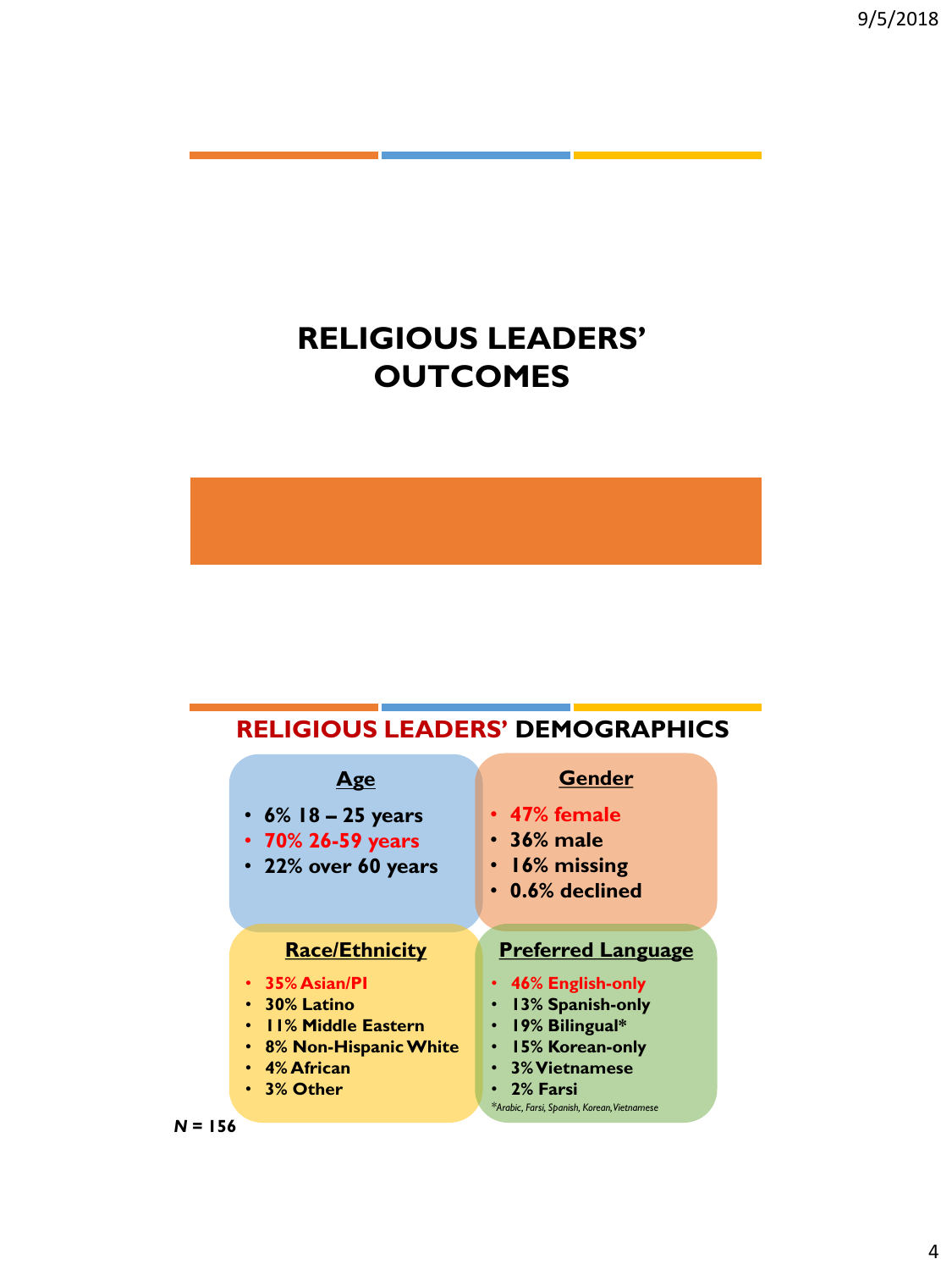

#### **RELIGIOUS LEADERS' RELIGIOUS AFFILIATION**

*N* **= 156**

# **MENTAL HEALTH CONFIDENCE**

**QUESTIONNAIRE How confident/skilled do you feel in helping someone with a mental health problem or deliberate self-harm?**



*N* **= 156**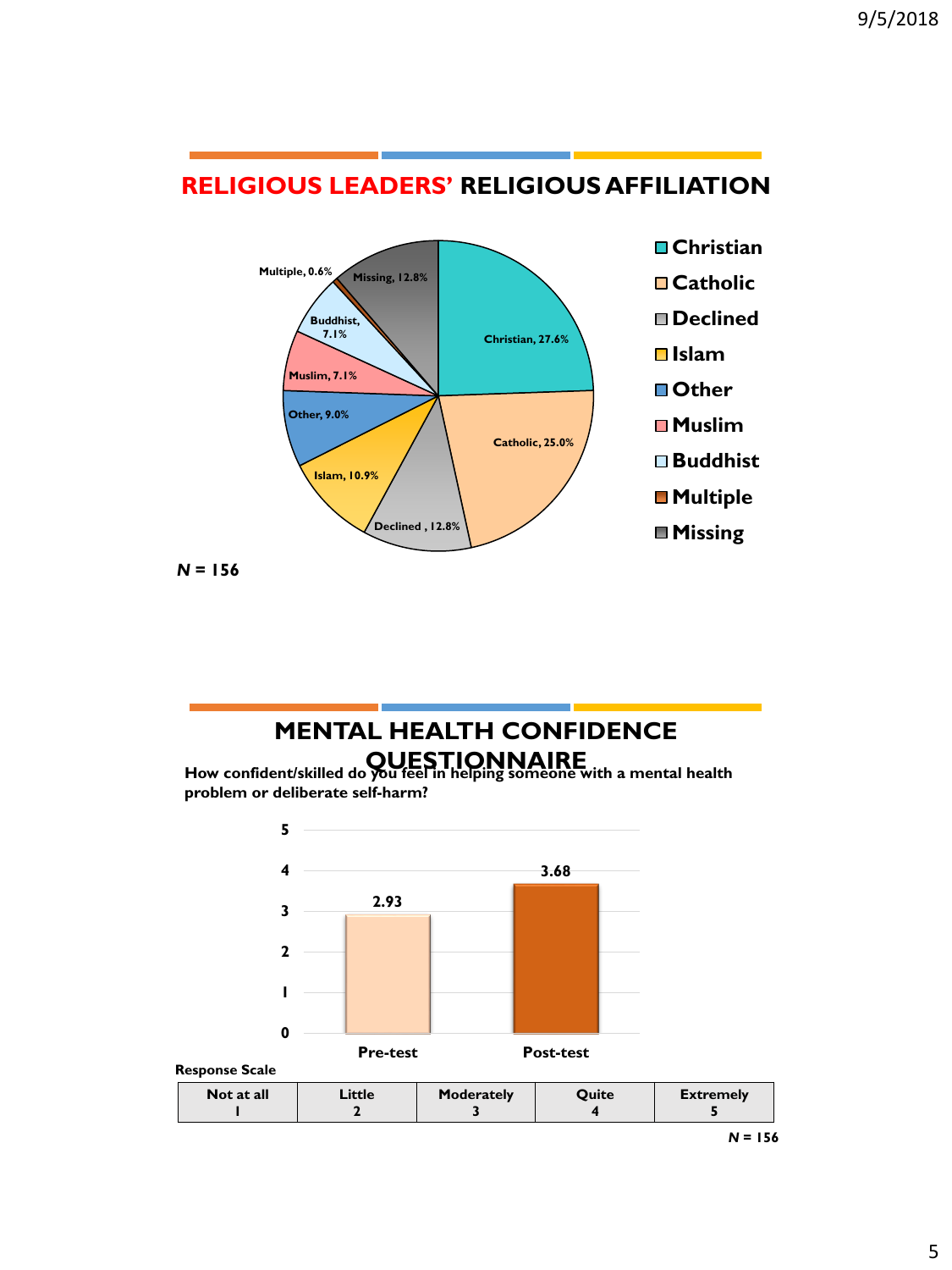

## **COMMUNITY MEMBERS' OUTCOMES**

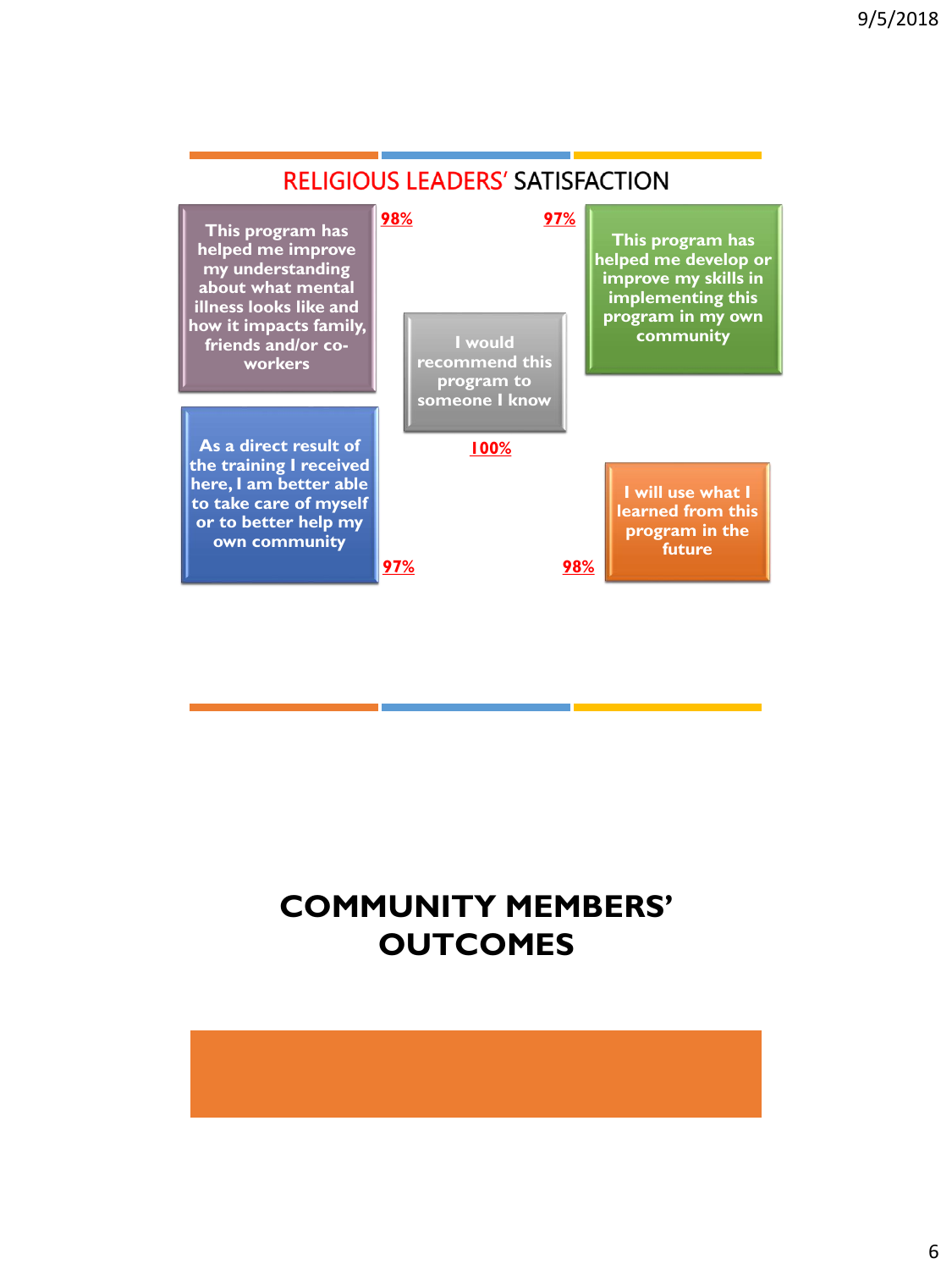#### **COMMUNITY MEMBERS' DEMOGRAPHICS**

| 4 ge                                                                                                                                                                          | <b>Gender</b>                                                                                                                |
|-------------------------------------------------------------------------------------------------------------------------------------------------------------------------------|------------------------------------------------------------------------------------------------------------------------------|
| $17\%$ 26 - 59 years<br>$6\%$ 18-25 years<br>II% over 60 years<br>2% Declined<br>64% Missing<br>$\bullet$                                                                     | $\cdot$ 63% Female<br>$\cdot$ 33% Male<br>• 2% Decline<br>$\cdot$ 0.1% Queer                                                 |
| <b>Race/Ethnicity</b>                                                                                                                                                         | <b>Preferred Language</b>                                                                                                    |
| $\cdot$ 44% Asian/PI<br>• 33% Latino<br>• 8% Non Hispanic White<br>• 6% Middle Eastern<br>• 3% African/Black/African Am<br>• 3% Multiracial<br><b>1% Decline</b><br>$\bullet$ | $\cdot$ 32% English<br>20% Spanish<br>14% Korean<br><b>20% Vietnamese</b><br>• 2% Arabic<br>6% Bilingual*<br>٠<br>0.4% Other |
| <b>1% Other</b><br>$\bullet$                                                                                                                                                  | *Arabic, Farsi, Spanish, Vietnamese, French                                                                                  |

*N* **= 1,632**

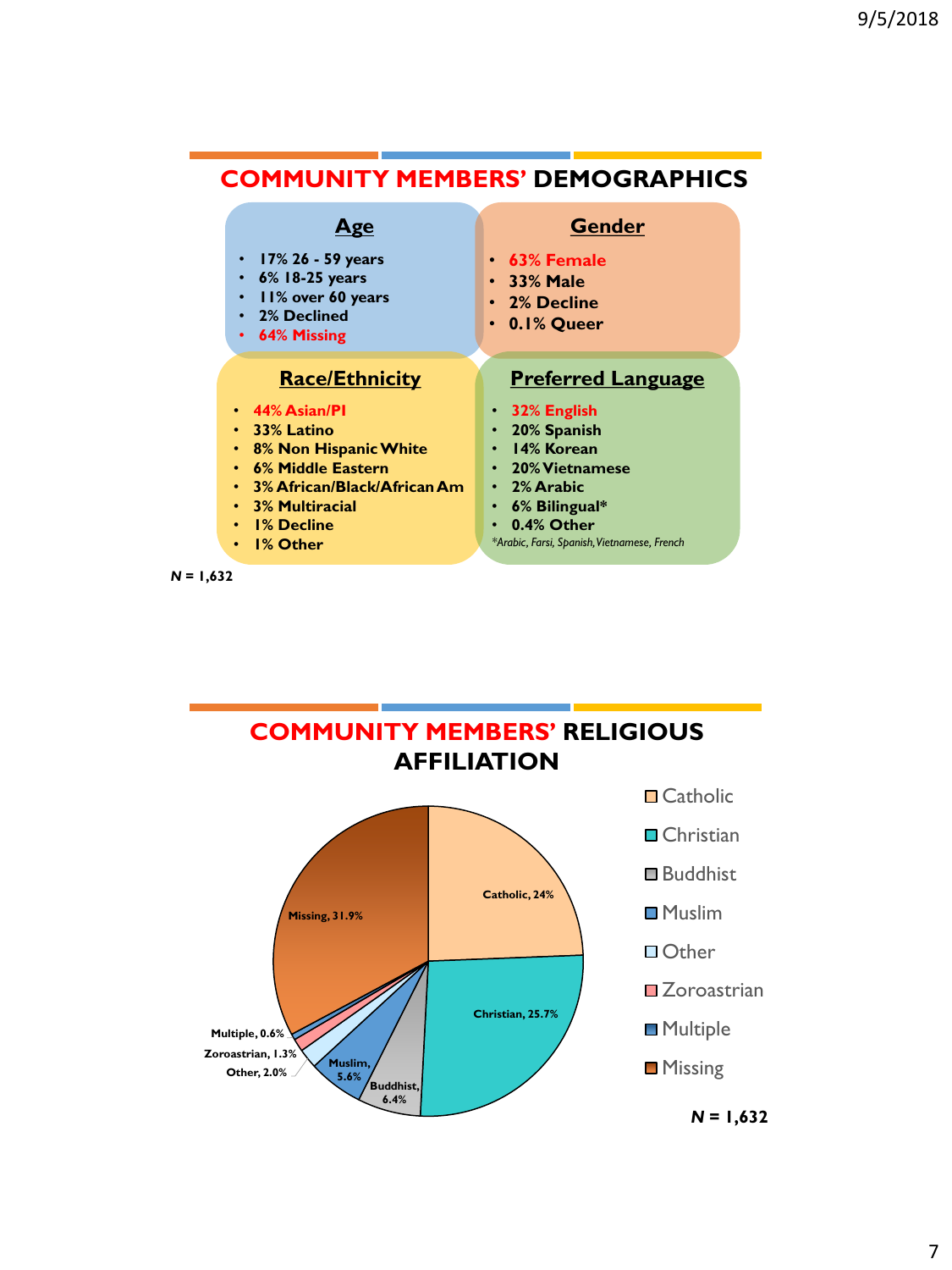



| <b>OVERALL LESSONS LEARNED</b>                                                                                                                                                                                                       |                                                                                                                                                                                  |  |  |
|--------------------------------------------------------------------------------------------------------------------------------------------------------------------------------------------------------------------------------------|----------------------------------------------------------------------------------------------------------------------------------------------------------------------------------|--|--|
| • Translation of materials into 6 County threshold<br>languages<br>content<br>Flexibility to design training approaches that match                                                                                                   |                                                                                                                                                                                  |  |  |
| • Emphasize peer experiences and stories                                                                                                                                                                                             |                                                                                                                                                                                  |  |  |
| Flexibility in length of trainings and scheduling<br>events<br>· Utilize an interactive, conversational approach                                                                                                                     |                                                                                                                                                                                  |  |  |
|                                                                                                                                                                                                                                      |                                                                                                                                                                                  |  |  |
| • Basic behavioral health created for a diverse audience<br>• Free train-the-trainer course for religious leaders<br>• Trusted leaders provide trainings to their communities<br>• Available to underserved, monolingual populations |                                                                                                                                                                                  |  |  |
|                                                                                                                                                                                                                                      | • Ability to adapt curriculum to culturally responsive<br>needs<br>Ongoing support and consultation to Religious Leaders<br>· Train in non-mental health facilities or community |  |  |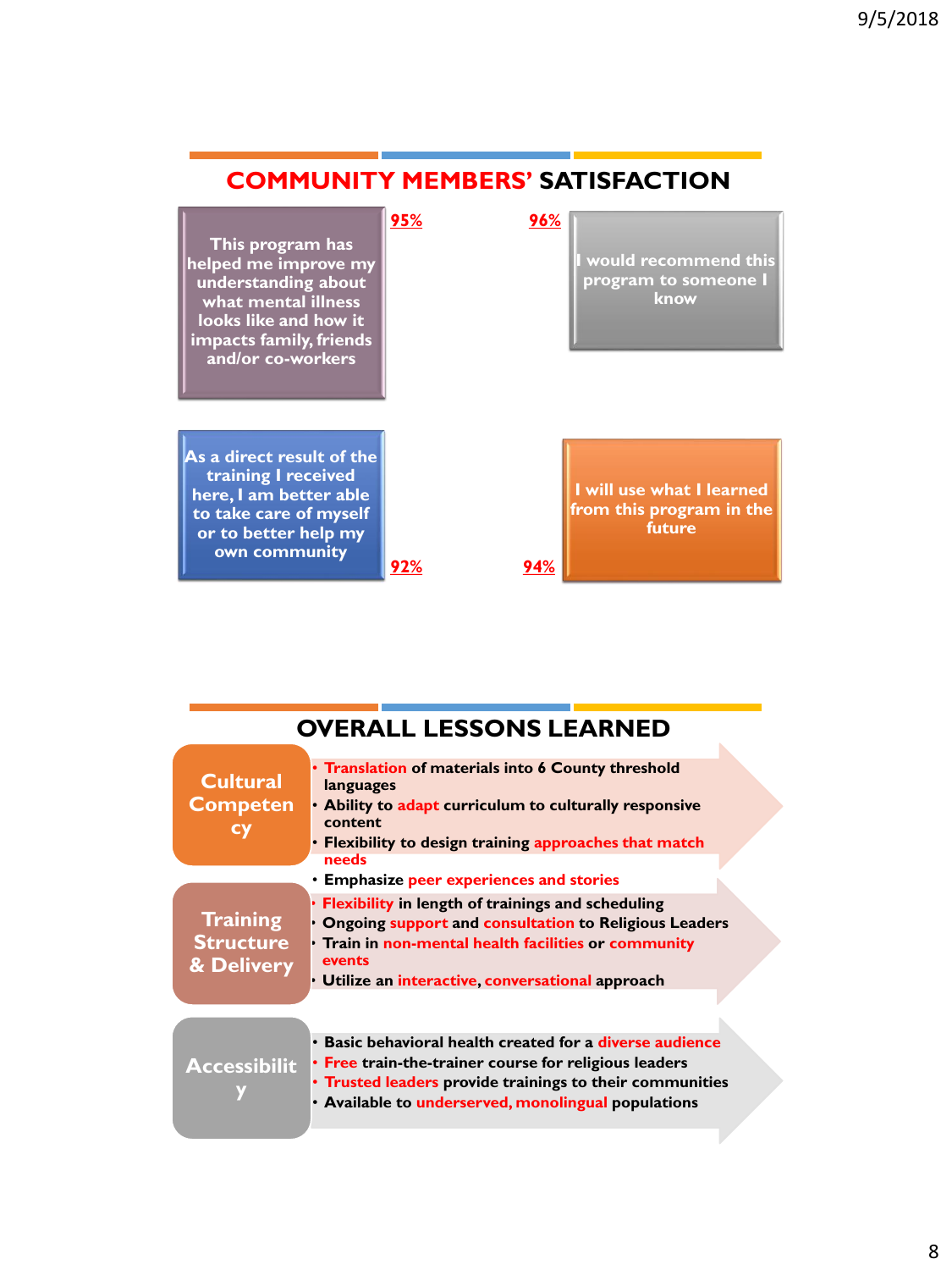**These classes will help me understand things that I had not noticed and I will practice what I learned**

**I learned something that I have never thought about and the information given changed how I think about mental illness**



**I will say "patient has disease" not that he is disease-!!** **I learned many good things in relation to the Latino culture, and how to ask questions in a nice and respectful way**



#### **BEHAVIORAL HEALTH SERVICES FOR MILITARY FAMILIES**

**Project Outcomes JULY1, 2015 – June 30, 2018**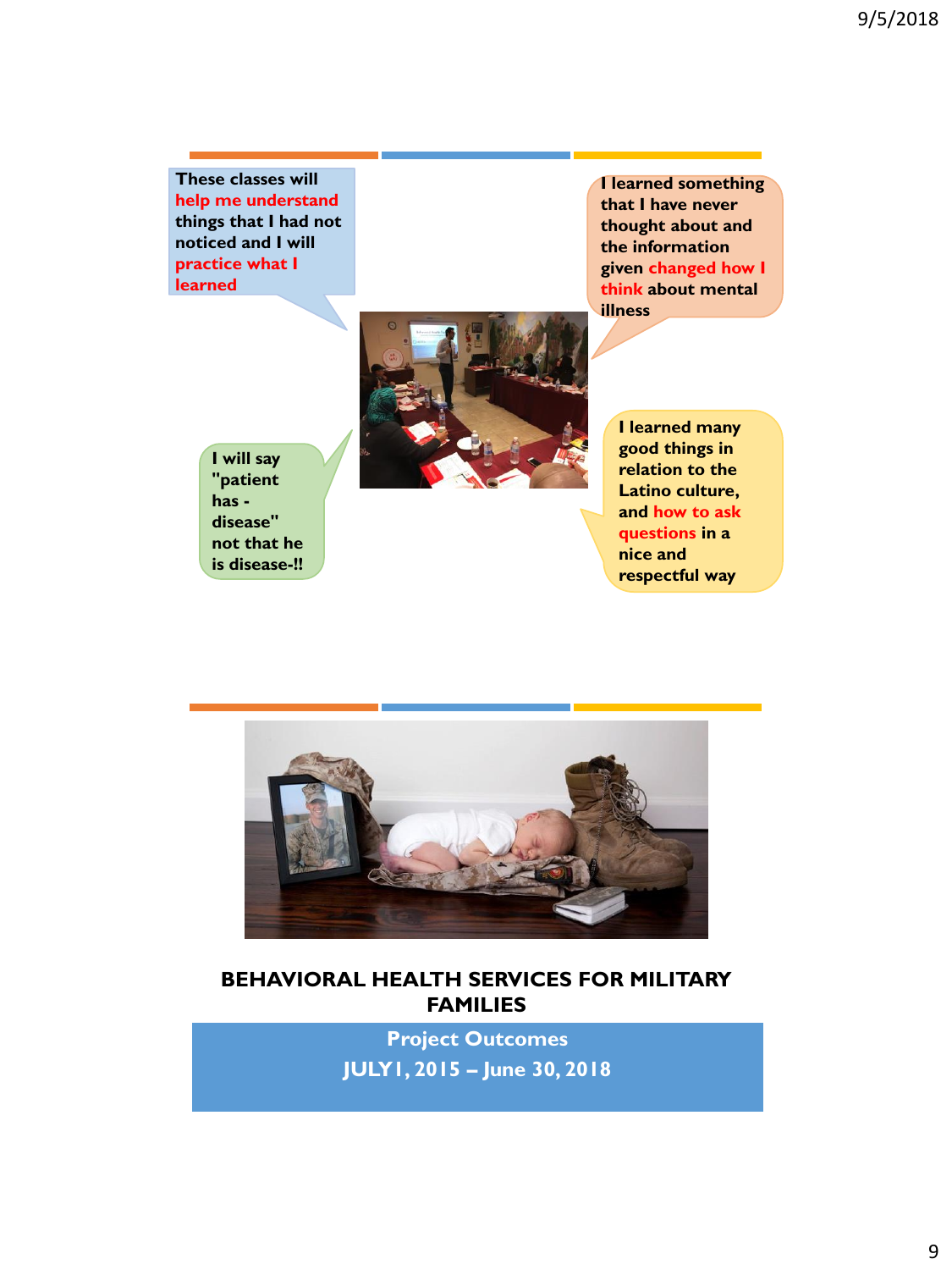

| <b>PARTICIPANT DEMOGRAPHICS</b>                                                                                                                                                |                                                                                                         |  |  |  |
|--------------------------------------------------------------------------------------------------------------------------------------------------------------------------------|---------------------------------------------------------------------------------------------------------|--|--|--|
| <u>Age</u><br>• 49% < $18$<br>$\cdot$ 7% 18-25<br>$\cdot$ 38% 26-59<br>$\cdot$ 4% 60+<br>$\cdot$ 2% declined                                                                   | <b>Gender</b><br>• 49% Female<br>• 51% Male                                                             |  |  |  |
| Race<br>• 42% Non Hispanic White<br>• 17% Hispanic<br>• 16% Multiple<br>• 11% African/Black<br>• 6% Declined<br>• 3% Asian<br>• 3% Other<br>• 1% American Indian/Alaska Native | <b>Preferred Language</b><br>• 97% English<br>· 1.9% Spanish<br>• 0.6% Armenian<br>$\cdot$ 0.6% missing |  |  |  |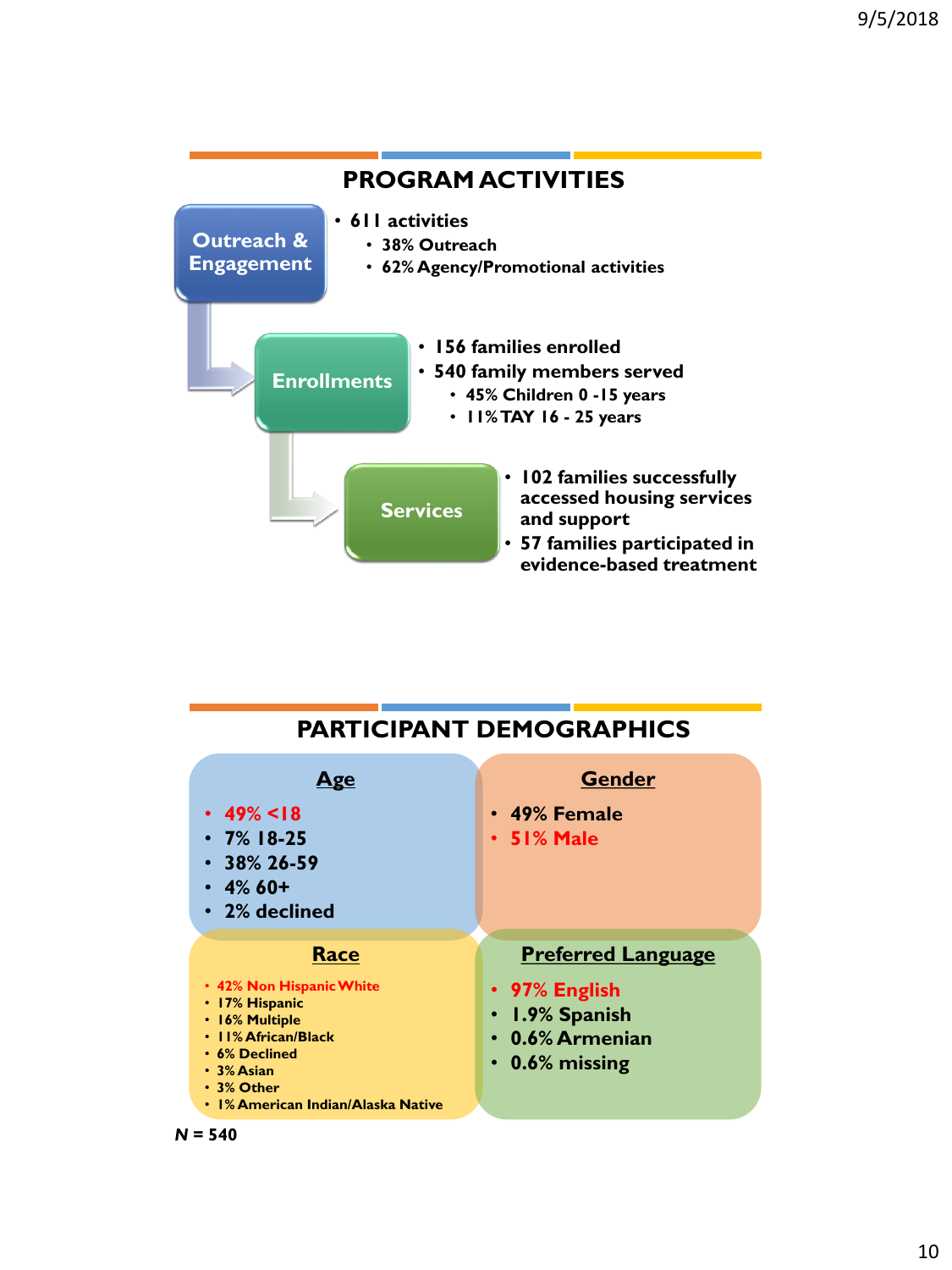

**\*Individuals may identify more than one branch**

### **TOP FAMILY NEEDS AT INTAKE**

**Percentage of Families for whom item was rated mild to serious problem**



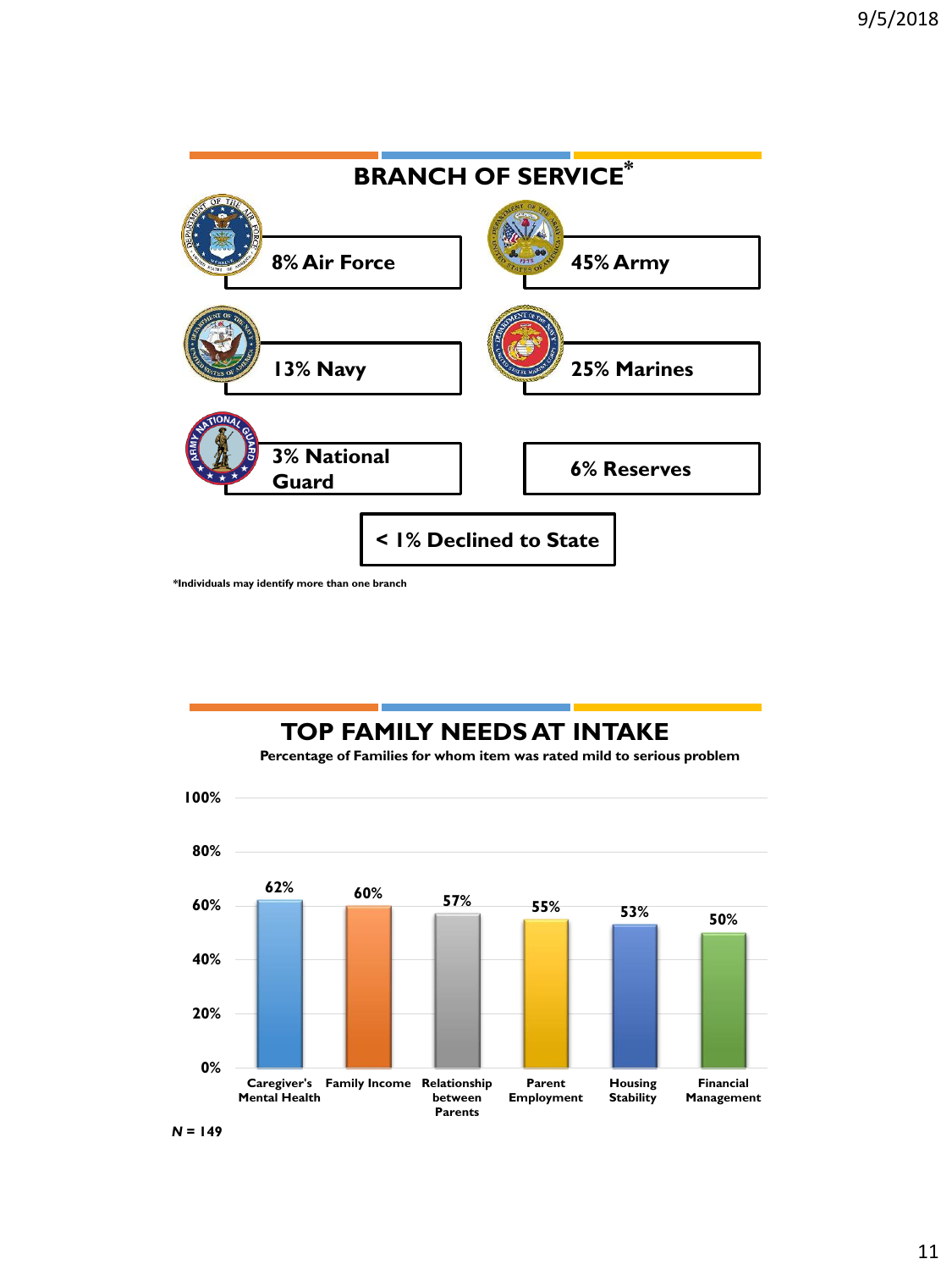

### **CHANGES IN FAMILY FUNCTIONING**

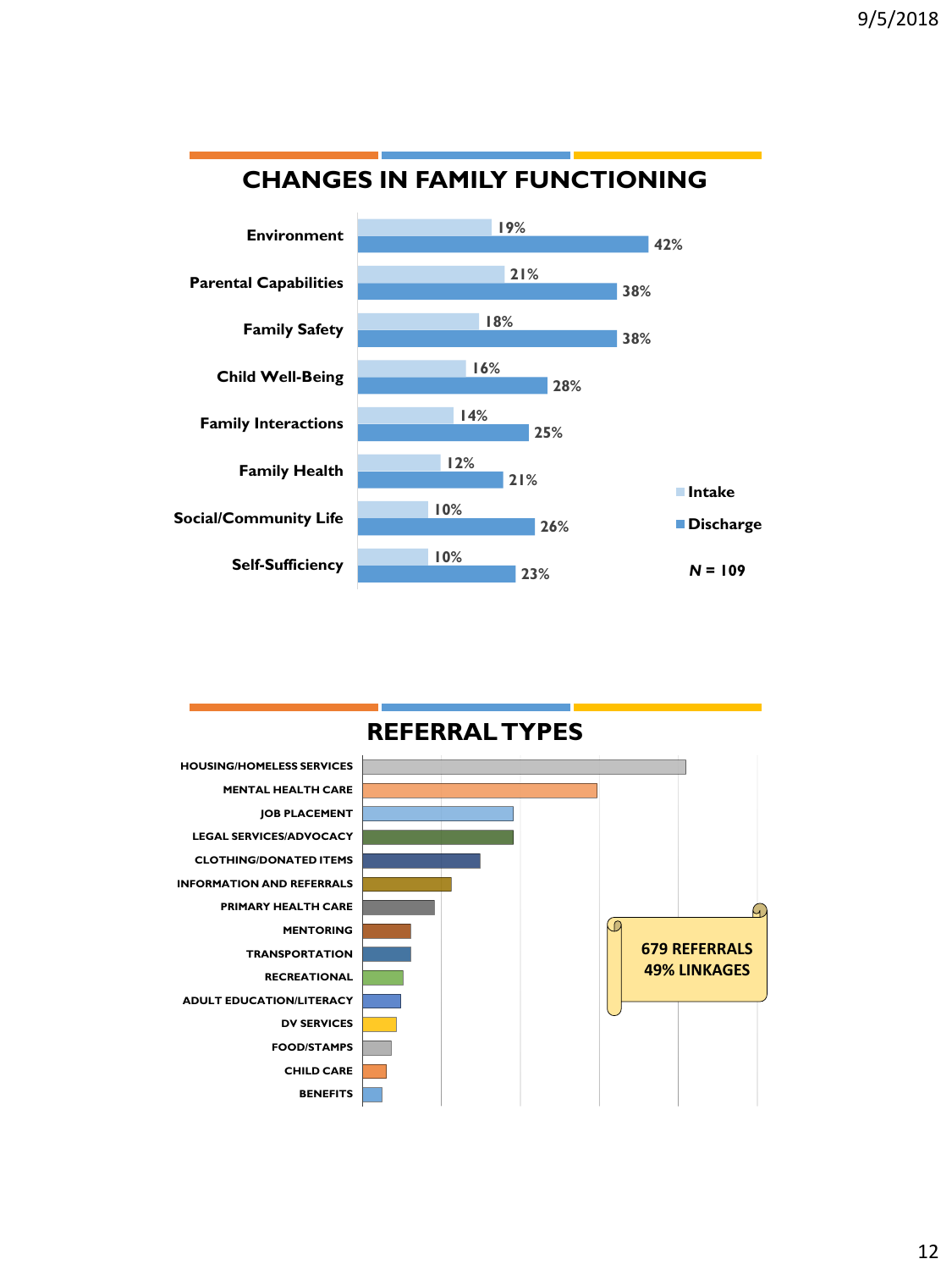|                                                    | <b>OVERALL LESSONS LEARNED</b>                                                                                                                                                                                                                                                      |  |
|----------------------------------------------------|-------------------------------------------------------------------------------------------------------------------------------------------------------------------------------------------------------------------------------------------------------------------------------------|--|
| <b>Shared</b><br><b>Knowledge</b>                  | <b>Collaboration, communication, and trust among 5</b><br>partners<br>• Created HIPAA compliant shared EHR system to share<br>data<br>National, state and local presentations about military<br><b>families</b>                                                                     |  |
|                                                    | • Improved referral process in DV and 2 Collaborative                                                                                                                                                                                                                               |  |
| <b>Partnership</b><br>& Service<br><b>Delivery</b> | Leveraged resources/partners to provide wraparound<br><b>services</b><br>• Trained agencies to identify military families in their<br>caseloads<br>Data dashboard measured quality and effectiveness of<br>services to identify which services achieved the best<br>family outcomes |  |
| Peer<br><b>Component</b>                           | • Broke down barriers, creating opportunities for<br>collaboration<br>• Drivers for effective partnership with local/federal<br>agencies<br>• Bridged gaps and unmet needs among non-veteran<br>agencies                                                                            |  |

**At this program I like to play with my counselor, painting, playing Jango, and talking about how to make our time better when we are mad**

**At this program I like talking to someone who could help me and give me a better point of view on things**



**I love everything about this program and it's staff. I may be a better person**

**Great time with our counselor every time learning new ways to improve our overall life style and relationships with our children and loved ones**

**[My Peer Navigator] has exceeded my expectations of help that I had hoped to receive at the end of the program**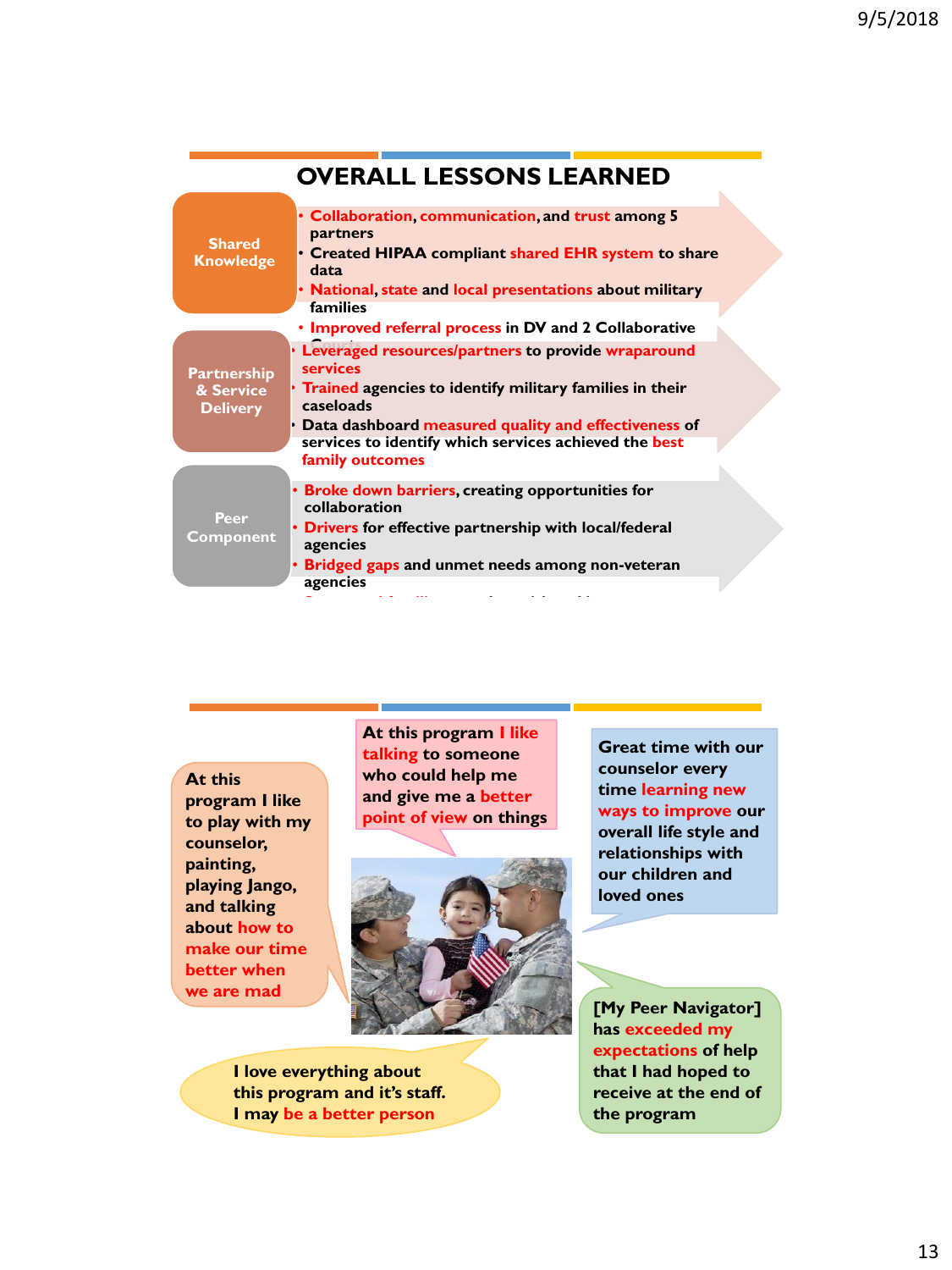#### **NEXT STEPS**

#### **NEXT STEPS**

- **Religious Leaders Behavioral Health Training Services and Behavioral Health Services for Military Families to complete final year of services under MHSA Innovation**
- **Projects will be placed under consideration for alternative funding during the FY 19/20 community planning process which is currently in progress**